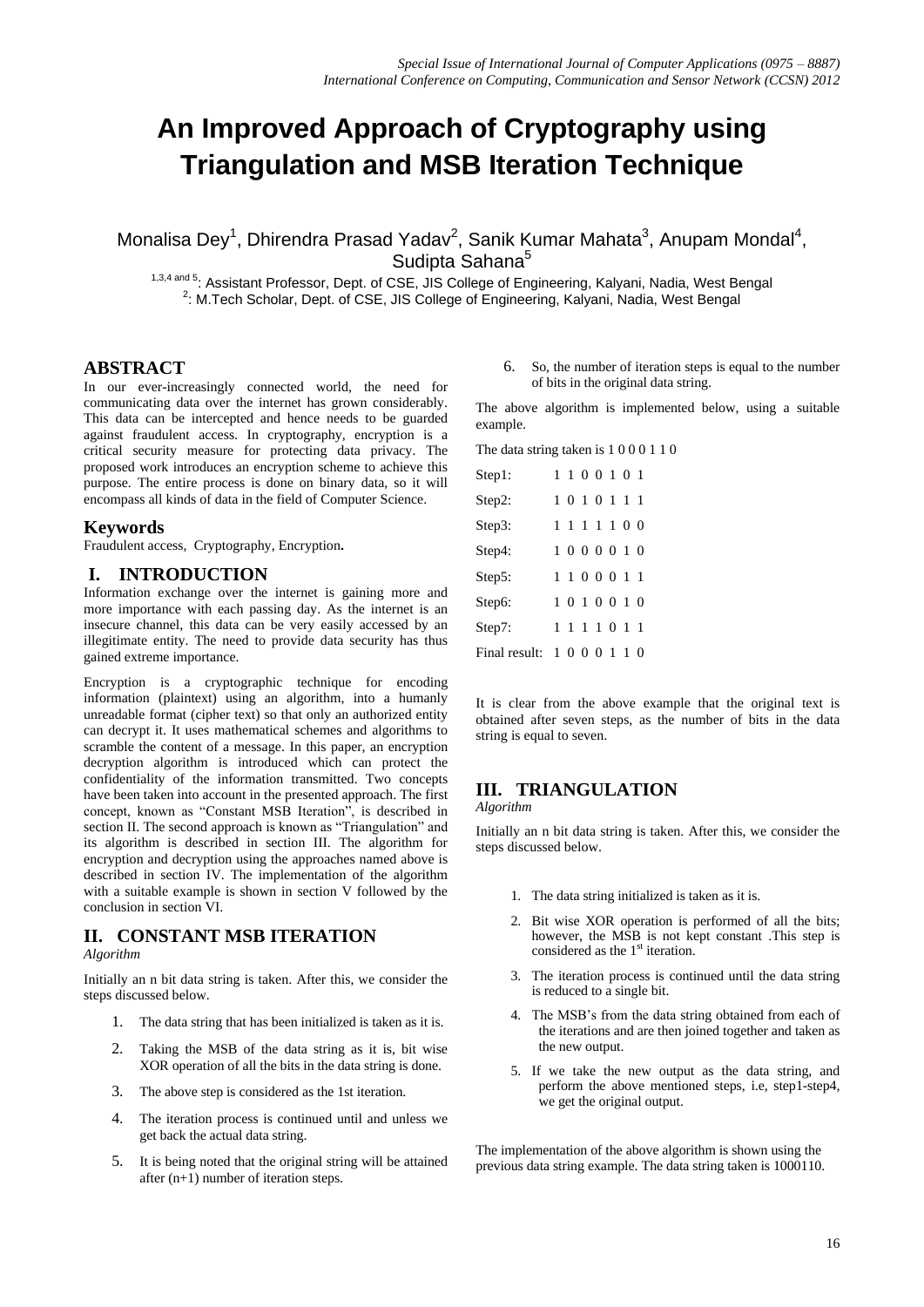

The output string obtained is 1111010.

Now, this data string is taken as the new data string, and triangulation is performed on it.



The output data string obtained is 1000110, which is the actual data string.

# **IV. PROPOSED APPROACH**

*Encryption Algorithm*

- 1. The message to be sent is first converted into its ASCII format.
- 2. The plain text is the data string which is obtained after converting the ASCII code into the corresponding binary code.
- 3. The encryption process is initiated by first performing the constant MSB iteration algorithm on the string as described in section II.
- 4. From the various data strings obtained after performing the above step, a random string is chosen.
- 5. The step number is noted.
- 6. The selected string acts as an input to the Triangulation Algorithm described in section III.
- 7. After performing the previous step on the string, the output obtained is the encrypted version of the plaintext (cipher text) that will be transmitted.
- 8. Along with the cipher text, the noted step number, from which the input string was randomly chosen for the Triangulation Algorithm is also sent.

#### *Decryption Algorithm*

- *1.* The receiver performs the Triangulation procedure described in section III, after receiving the encrypted message.
- *2.* After joining the MSB's of the resultant steps, we get a data string.
- *3.* The Constant MSB Algorithm is performed on the resultant string for a certain number of iterations.
- *4.* The number of iterations are determined by using the following formula: No. of  $=$  [n-(step number received from the sender)]+1
- *5.* The output data string obtained should match with the plain text or the original message that was sent.
- *6.* If both of the strings differ, that means the data is tampered.

The implementation of the encryption and decryption algorithm is shown in section V with the help of the previous example.

# **V. IMPLEMENTATION**

*Encryption Process*

Let the initial string be 1 0 0 0 1 1 0

| Step 1:       | 1 1 0 0 1 0 1 |  |  |  |
|---------------|---------------|--|--|--|
| Step2:        | 1010111       |  |  |  |
| Step3:        | 1 1 1 1 1 0 0 |  |  |  |
| Step4:        | 1 0 0 0 0 1 0 |  |  |  |
| Step5:        | 1 1 0 0 0 1 1 |  |  |  |
| Step6:        | 1010010       |  |  |  |
| Step 7:       | 1 1 1 1 0 1 1 |  |  |  |
| Final result: | 1000110       |  |  |  |

We take the result from step 2, i.e, 1010111 as input to the triangulation algorithm.



After joining the MSB's of the resultant steps, we get the data string 1100010. This serves as the cipher text. This cipher text along with the number 2, is sent to the receiver, where 2 is the step number of the data string from constant MSB iteration.

#### *Decryption Process*

The cipher text is taken as input to the triangulation algorithm.



The resultant output string obtained is 1010111. This string now becomes the input for the Constant MSB Algorithm shown below. Number of iterations performed are  $(7 – 2) + 1 = 6$ .

|             | 1010111       |  |  |  |
|-------------|---------------|--|--|--|
| Step1:      | 1 1 1 1 1 0 0 |  |  |  |
| Step2:      | 1 0 0 0 0 1 0 |  |  |  |
| Step3:      | 1 1 0 0 0 1 1 |  |  |  |
| Step4:      | 1 0 1 0 0 1 0 |  |  |  |
| Step5:      | 1 1 1 1 0 1 1 |  |  |  |
| Final Step: | 1 0 0 0 1 1 0 |  |  |  |

As seen from above, the final retrieved output obtained is the plain text that was sent by the sender.

#### **V. CONCLUSION**

Information that needs to be communicated over the internet may be of any kind, such as audio, video, image, sound etc. All these data, while being transmitted, are converted to their equivalent binary format. The proposed algorithm is designed to